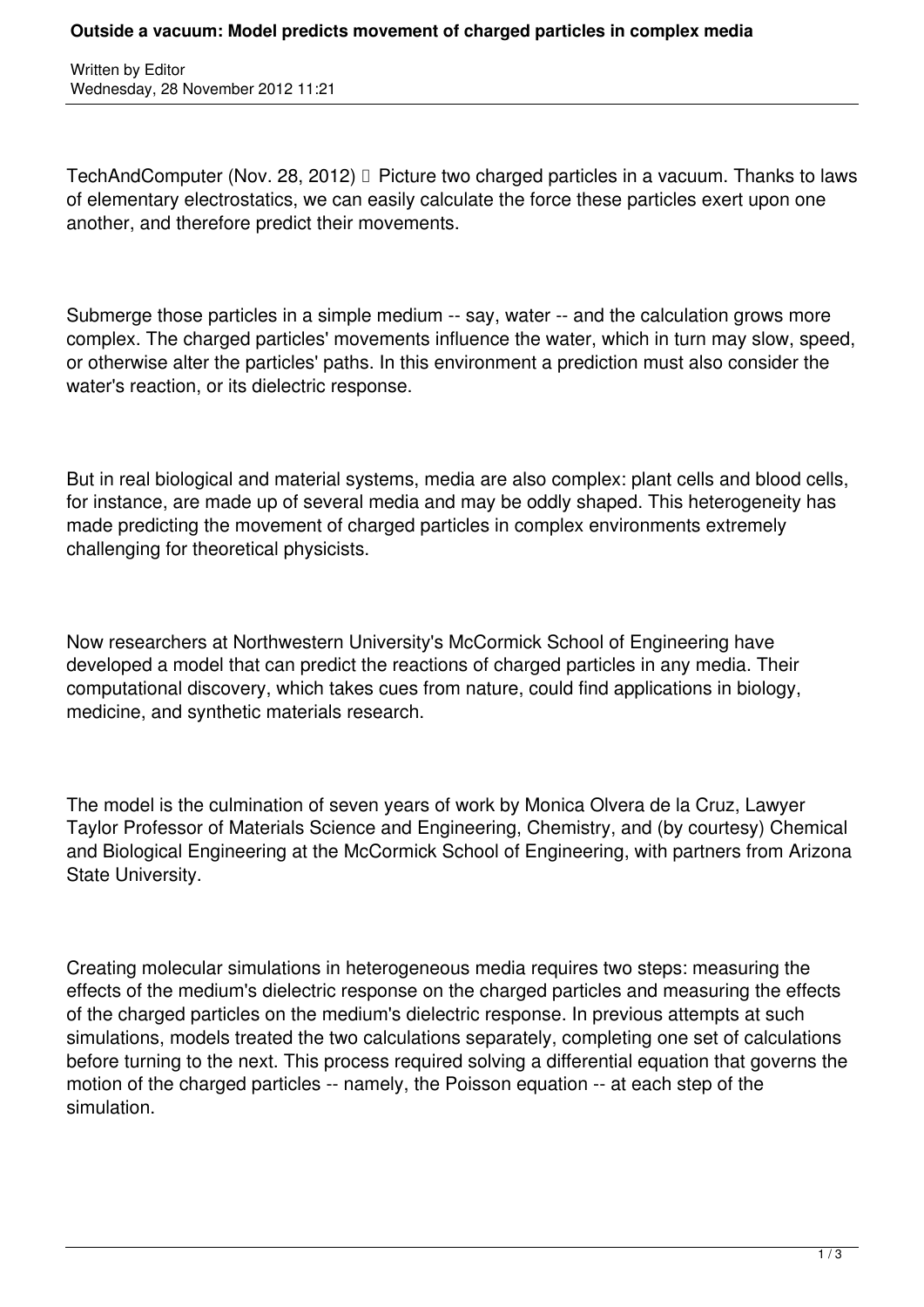Written by Editor and Editor and Editor and Editor and Editor and Editor and Editor and Editor and Editor and

The Northwestern researchers have developed a new, faster way that avoids the Poisson equation entirely. Using insight gleamed from nature, they have reframed the electrostatic problem as an energy-minimizing problem.

"Nature doesn't wait to figure out the response of the medium in order to move the charged particles, nor does it wait to position the particles before determining the response of the medium," said Olvera de la Cruz. "The dielectric response and the motion of the charged particles are inherently coupled, and our model mirrors that."

The researchers formulated a new function that gives the correct response of the medium and produces the true energy of the charged particles. This enabled them to update the position of the charged particles and the medium's response in the same simulation time step. Within this theoretical framework and simulation design, they were able to attack problems that were previously intractable.

## **Story Source:**

The above story is reprinted from materials provided by **Northwestern University** .

*Note: Materials may be edited for [content an](http://www.mccormick.northwestern.edu/news/articles/2012/11/olvera-de-la-cruz-predicting-movement-of-charged-particles-in-complex-media.html)d length. For [further information, please](http://www.northwestern.edu) contact the source cited above.*

## **Journal Reference**:

 1. Vikram Jadhao, Francisco Solis, Monica de la Cruz. **Simulation of Charged Systems in Heterogeneous Dielectric Media via a True Energy Functional**

. *Physical Review Letters* , 2012; 109 (22) DOI: 10.1103/PhysRevLett.109.223905